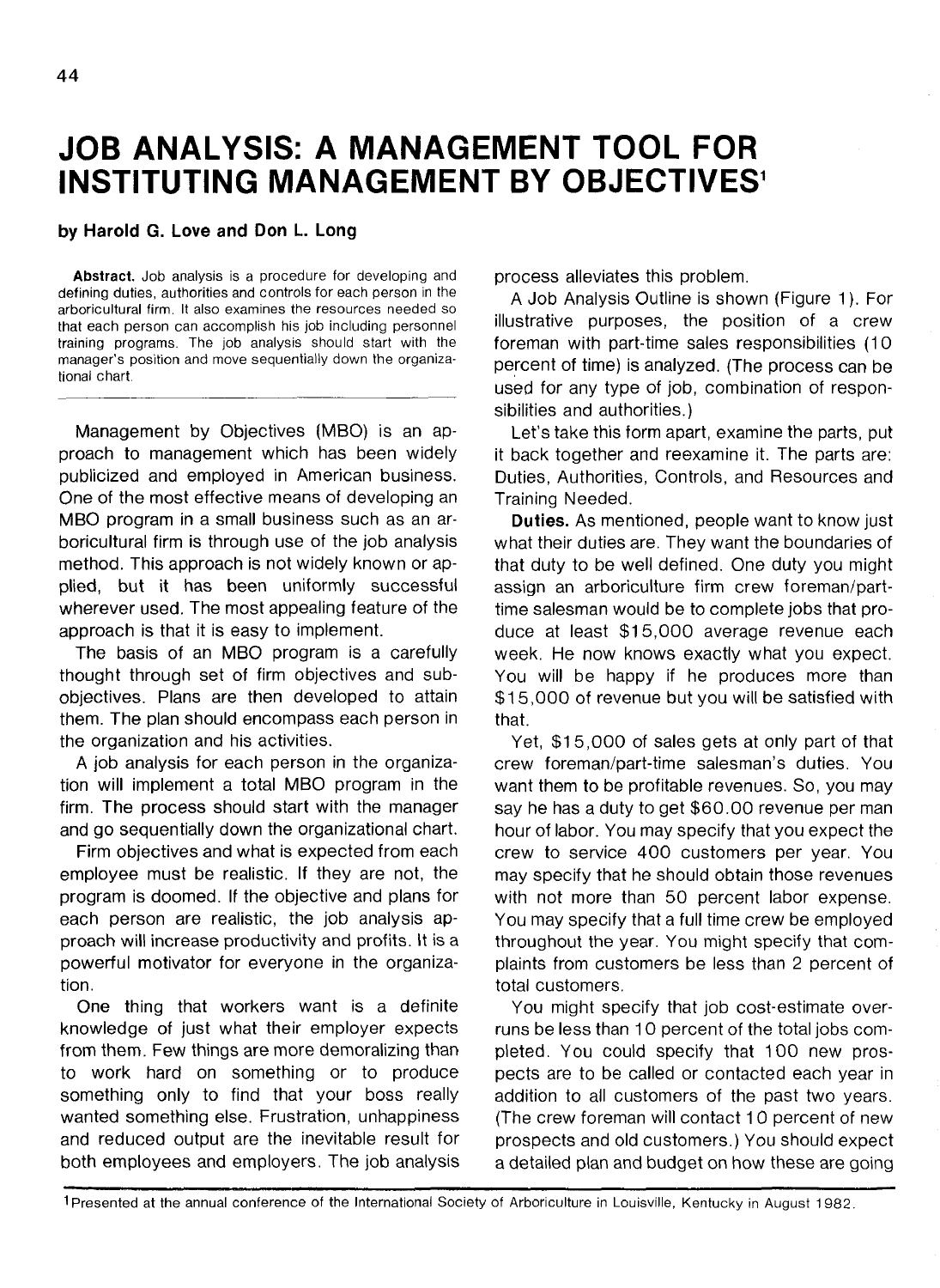to be carried out. The duties column now looks like column 1, Figure 2.

These are not all the duties you would expect an arboriculture crew foreman to perform. You would have others to add to this list.

**Authority.** It's difficult for most people to give up authority. Yet it is a necessity if you expect a duty to be performed satisfactorily. If you are going to expect your crew foreman to fulfill these duties, you have to give (delegate) enough authority to permit him to accomplish it.

This means you look at each duty separately and ask yourself, "How far must this man be able to go if he is to get the job done? If I limit him too much, he will be hamstrung." In general, it's better to let him make too many decisions (exercise authority) than it is to let him make too few. If he's a good man, this helps build ego (and so morale) and he works harder to use his authority wisely.

Let's look at some possible authorities you might have to give or delegate so he can perform the duties already listed. Notice that each specific duty has one or more specific corresponding duty. Our Job Analysis Outline looks like columns 1 and 2, Figure 2.

**Controls.** These are the evaluation tools you use to determine how well your crew foreman has performed his duties and how well he has exercised the authority you gave (delegated) to him. They may be formal reports, informal reports, planned observations, spot checks. There are many types of controls you use. One thing to keep in mind is that these controls are evaluation tools rather than disciplinary. As such, they stress

| Figure 1      | <b>JOB ANALYSIS</b> |                 |                                                            |  |
|---------------|---------------------|-----------------|------------------------------------------------------------|--|
| POSITION:     |                     |                 |                                                            |  |
| PERSON:       |                     |                 |                                                            |  |
| <b>DUTIES</b> | <b>AUTHORITIES</b>  | <b>CONTROLS</b> | <b>RESOURCES &amp;</b><br><b>TRAINING</b><br><b>NEEDED</b> |  |
|               |                     |                 |                                                            |  |
|               |                     |                 |                                                            |  |
|               |                     |                 |                                                            |  |
|               |                     |                 |                                                            |  |
|               |                     |                 |                                                            |  |
|               |                     |                 |                                                            |  |
|               |                     |                 |                                                            |  |
|               |                     |                 |                                                            |  |
|               |                     |                 |                                                            |  |
|               |                     |                 |                                                            |  |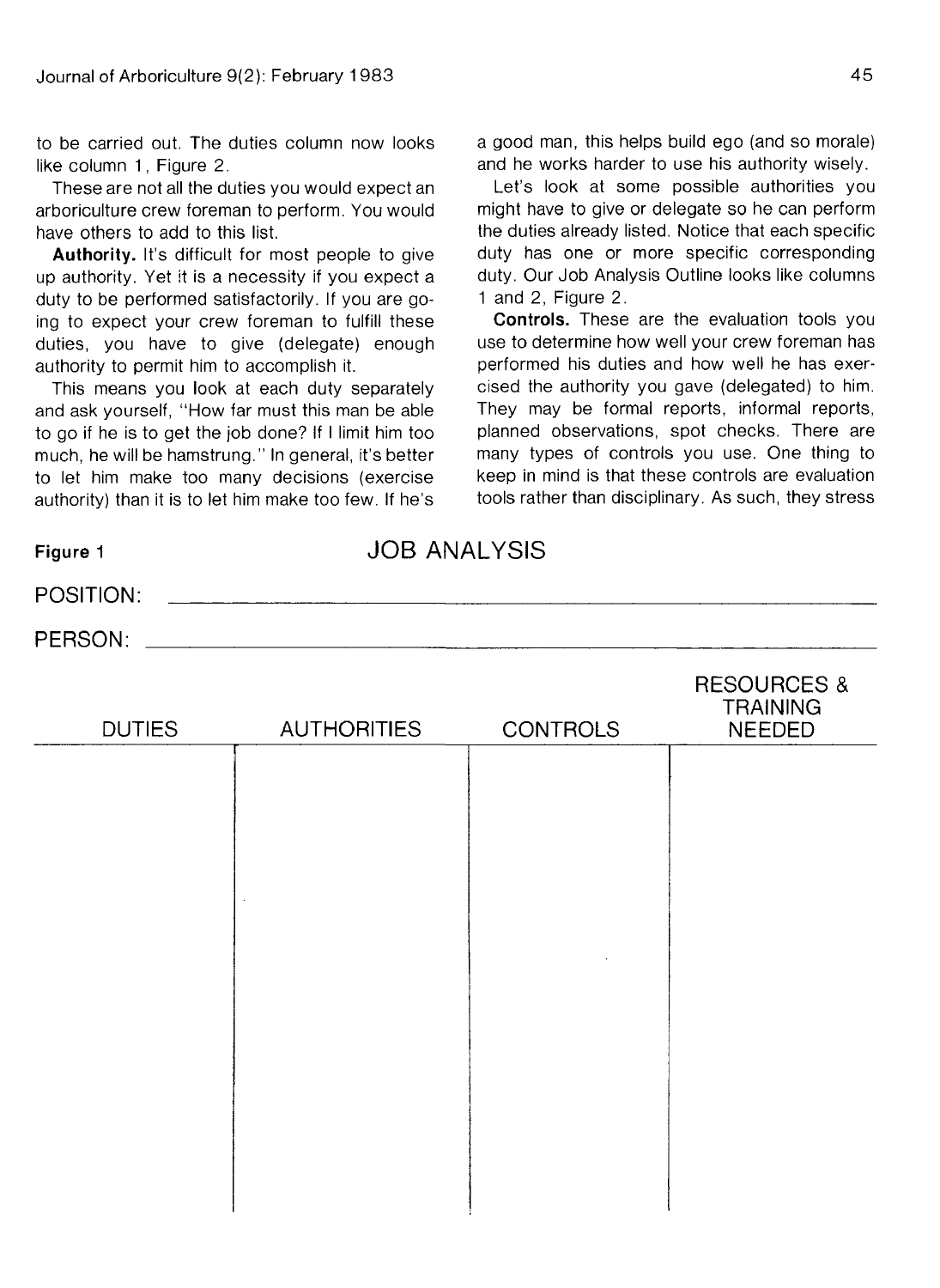## Figure 2 JOB ANALYSIS

POSITION: Crew Foreman/Part-time Salesman

PERSON: Jay Bay

|    | <b>DUTIES</b>                                                                                                                            | <b>AUTHORITIES</b>                                              | <b>CONTROLS</b>                                       | <b>RESOURCES &amp;</b><br>TRAINING<br><b>NEEDED</b>                        |
|----|------------------------------------------------------------------------------------------------------------------------------------------|-----------------------------------------------------------------|-------------------------------------------------------|----------------------------------------------------------------------------|
|    | 1. Produce \$15,000<br>revenue/week                                                                                                      | To repair or have equipment<br>repaired                         | Job orders and sales charges                          | Labor supv. skills, equip.;<br>trained workers                             |
| 2. | \$60 revenue per man hour                                                                                                                | To supervise; dismiss;<br>employee with manager's<br>permission | Monthly operating<br>statements                       | Knowledge of equip. &<br>work procedures                                   |
| 3. | Service 400 customers<br>this year                                                                                                       | Contact each customer<br>(5 min. call) & log details            | Spot checks & customers'<br>sales list                | Ability meet people &<br>explain work                                      |
| 4. | Full time crew<br>employed throughout year                                                                                               | Plan and list rainy day<br>iobs                                 | Amount of unproductive<br>down time (% of total time) | List duties and job<br>needs; set priorities                               |
| 5. | Cost estimate over-runs<br>less than 10% of total                                                                                        | Check job orders and<br>complete to specs.                      | Work diaries                                          | Job estimation and<br>labor supervision                                    |
| 6. | Labor costs less than<br>50% of total costs                                                                                              | To schedule & supervise<br>labor assand, to Dept.               | Labor reports and monthly<br>operating statements     | Adequate equip.; supervisory 8<br>job planning skills                      |
| 7. | 100 new customers<br>contacted in addition to<br>all old customers of the<br>past two years (crew<br>chief will contact 10%<br>of these) | To contact 40 new<br>prospects in Mar. & April                  | Completion of prospects'<br>list                      | Sales and planning skills                                                  |
| 8. | Daily work schedule<br>and plan                                                                                                          | To meet with management<br>and schedule work                    | Spot checks                                           | Knowledge of area & job<br>requirements to minimize travel<br>and job time |

what the crew chief has done well just as much as what he may have done poorly. They provide the basis for column 4 (resources and training needed.)

Another thing specified controls accomplish is that the worker knows how he is being evaluated. He already knows what is expected of him and how much authority he has. Now he knows the way in which you are judging him. He can use the same means for both self-evaluation and as a check to determine whether your evaluation is correct. There should be few suggestions in store for him.

When we include possible specific controls in our Job Analysis Outline it looks like column 3, Figure 2.

**Resources needed.** Now, let's turn to the last column of the Job Analysis Outline "Resources and Training Needed." This has two applications. First, you need to look at what resources (training, equipment, funds, labor, etc.) your manager really needs to perform each duty you have assigned him. It's hard to hold a man accountable for digging a post hole in five minutes if he doesn't have a post hole digger or even a shovel. Just so it's hard to hold a foreman to \$15,000 in sales if he